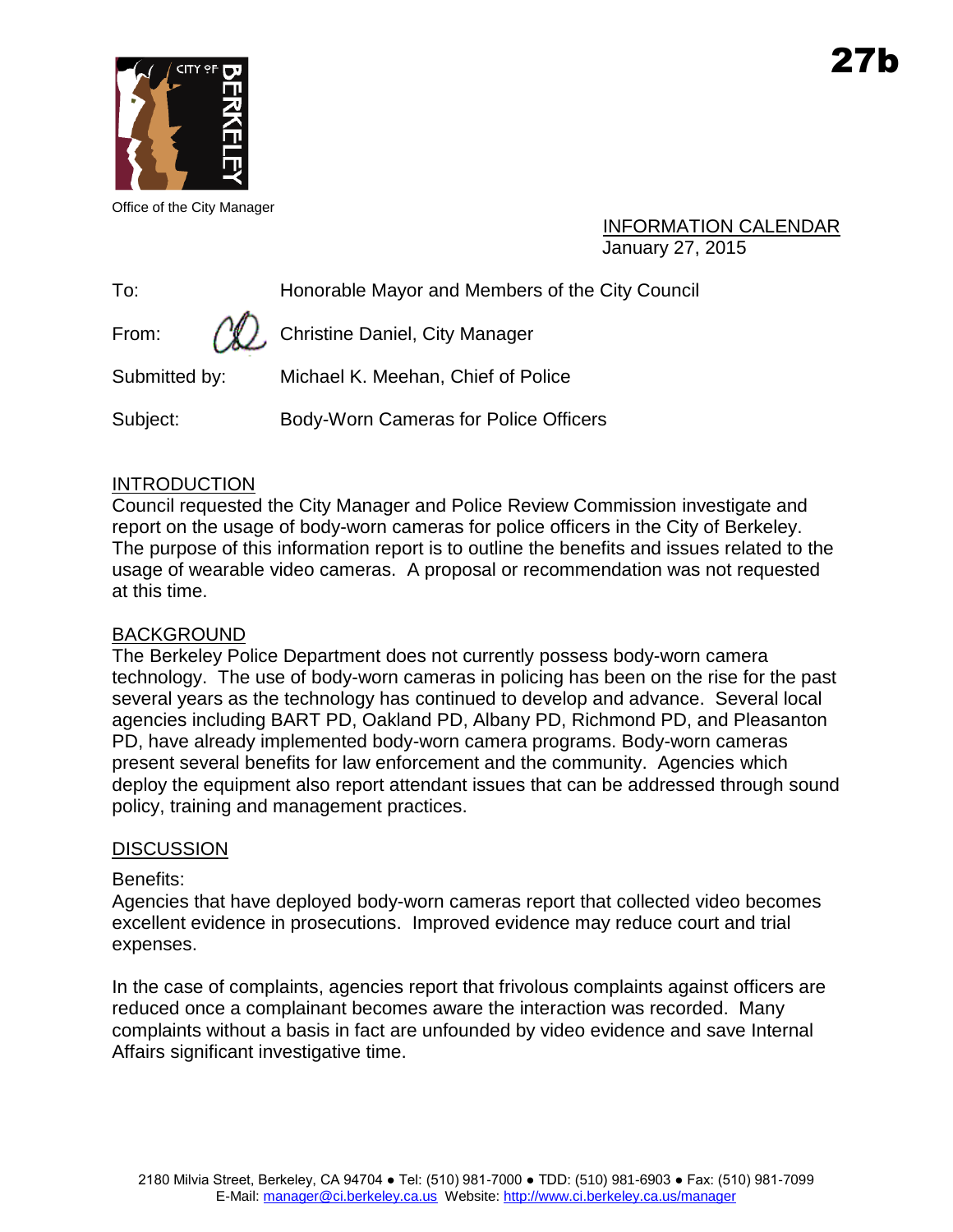Other agencies report that video impacts the behavior of officers and suspects alike. Officers have reported it can help them to be more patient and courteous. They report that informing people an interaction is being recorded can cause agitated or difficult contacts to deescalate making things safer for all parties.

#### Privacy:

In California, Penal Code 632 covers invasion of privacy by surreptitious recording and creates a requirement for the general public to gain the consent of all parties. Penal Code 633 exempts law enforcement from these requirements. Evidence will be admissible so long as the officer's presence giving them the ability to overhear or record was lawful.

There are also privacy concerns for officers wearing the cameras that can be mitigated by sound policies. Policy decisions regarding when a camera should or shall be activated allow agencies to avoid infringing on the privacy of employees while dressing in the locker room, using the restroom, or while having personal and professional conversations with friends, coworkers and superiors that should be confidential without the fear of being recorded.

#### Access:

Recorded video is accessed through software which is most often a web-based application. Local agencies are also using handheld devices to access, watch and catalog video in the field.

Video will often contain personal information and sensitive situations which should necessitate carefully crafted video access restrictions. Permissions can be graduated so some users could have view only rights, others auditing rights, and others the ability to download video from the system. Generally, agencies grant officers the ability to view and download their own video to prepare reports and evidence for court. Videos of interactions are also valuable evidence and can enhance detail and accuracy. For example, videos allow officers to be precise where paraphrasing would be necessary without digital recording. Users can not edit the footage they have taken and the evidence is stored to digital evidence standards.

#### Storage:

There are two options for data storage. Some agencies develop an infrastructure to store data on servers owned by their entity and maintained by their Information Technology Department. This solution may be arguably more secure but has issues with scalability, has higher upfront costs, and unknown long-term maintenance costs. Several body-worn camera vendors offer data storage services on a per camera subscription basis. The vendor provides scalable data storage solutions and handles long term maintenance of their own infrastructure. Data storage costs are fixed and predictable by contract. Vendor storage systems facilitate sharing video with the District Attorney's office and would reduce administrative workload.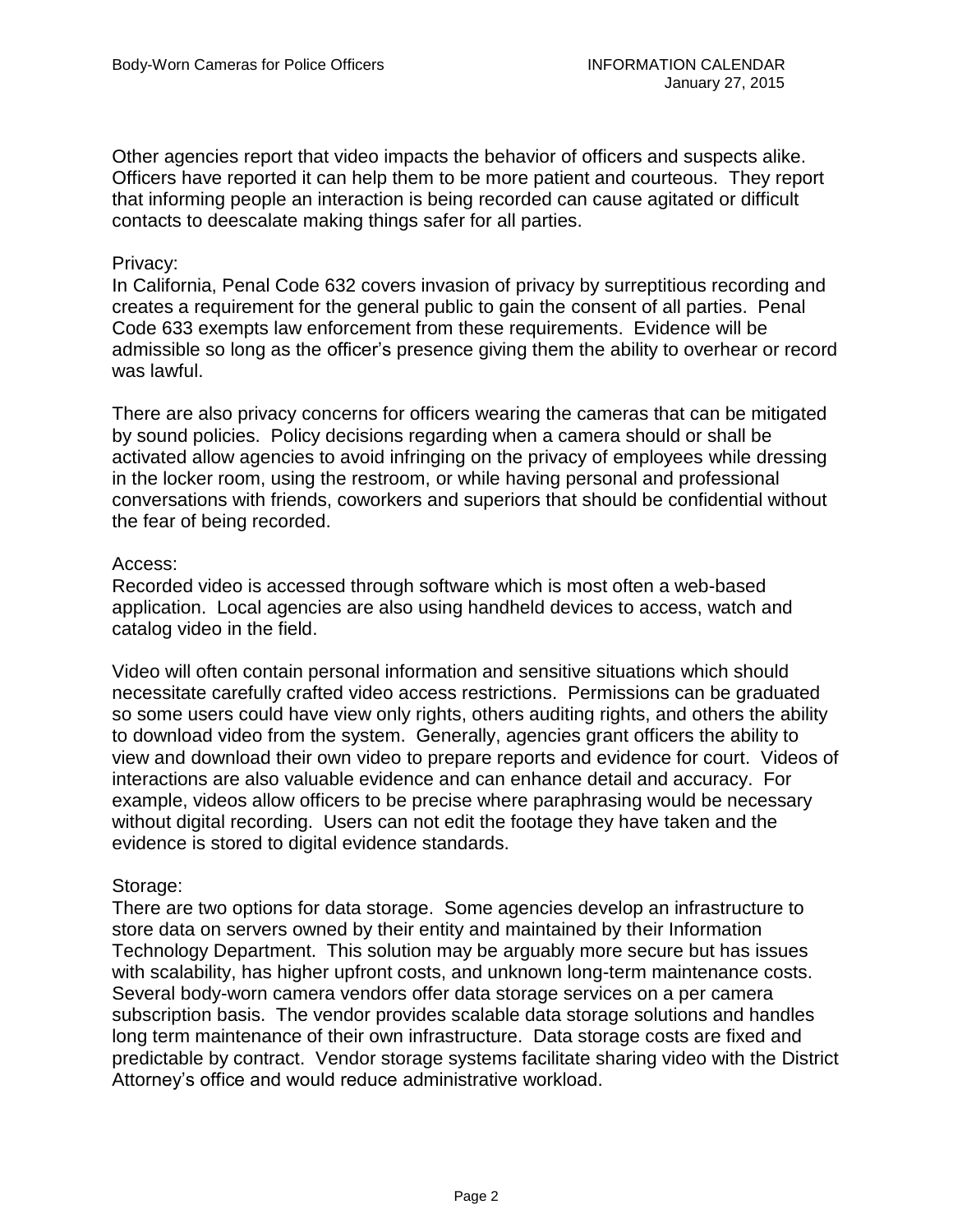### Accountability:

If an issue were discovered when reviewing an officer's video, even if no complaint has been made, the matter will be investigated. The Police Department takes accountability seriously and deals with issues however they are discovered. This is no different if the violation is discovered when reviewing video than if it was witnessed in person. Initiating a disciplinary action must follow established timeliness regulations and conform to the Police Officer's Bill of Rights. On a case by case basis, violations can prompt additional training, counseling, or further investigation leading to formal discipline.

#### FISCAL IMPACTS

The cost of the equipment varies greatly as the market is relatively new. For the purpose of this report, we will use the most expensive known system which retails their cameras for \$900 each. Full deployment in the Operations Division would minimally require 100 cameras and cost \$90,000. To equip every sworn officer with a camera, the department would need 150 for every line officer at a cost of \$135,000. These solutions have an ongoing cost of IT staff time as server maintenance costs would be borne by the City. Outside agencies report an ongoing annual equipment replacement and maintenance cost of approximately 10%. These costs can be incurred gradually if the equipment is purchased and deployed over time.

Storage costs vary greatly, however they can be broken down into two categories, agency-owned or vendor-leased. Agency-owned storage solutions have high upfront costs of acquiring large data servers minimally in the low tens of thousands. Vendor leased solutions are becoming available that would allow unlimited data storage on a per camera/per month basis. For example, one vendor charges \$25 per camera/per month for the camera and the data storage. For a full sworn deployment of 150 cameras, that would be \$45,000 per year. There are staffing costs associated with Information Technology related issues if an agency-owned solution is used.

An impact of implementing a body-worn camera program is the impact on staffing and resource allocation. Other agencies report that officers spend approximately 30 minutes a day on body-worn camera administration. This could be downloading video, reviewing video, booking video evidence, and tagging videos with case numbers. When officers spend their time in this way, they are not spending it on other activities such as patrol, investigation, or other valuable activities. If 100 officers spend an average of two hours per week on body-worn camera administration, they will spend 10,400 hours on this activity per year. This is the equivalent work time of 5 full time police officers.

Additionally, agencies report having 1-2 full-time employees to administer the camera related requests including Public Records Act requests, discovery motions and preparing video evidence for prosecutions. Another consideration is understanding and following the law regarding Public Records Act requests. This issue is becoming more relevant due to the experiences of a number of agencies including the Seattle Police Department which has received more requests than they have the capacity to process.